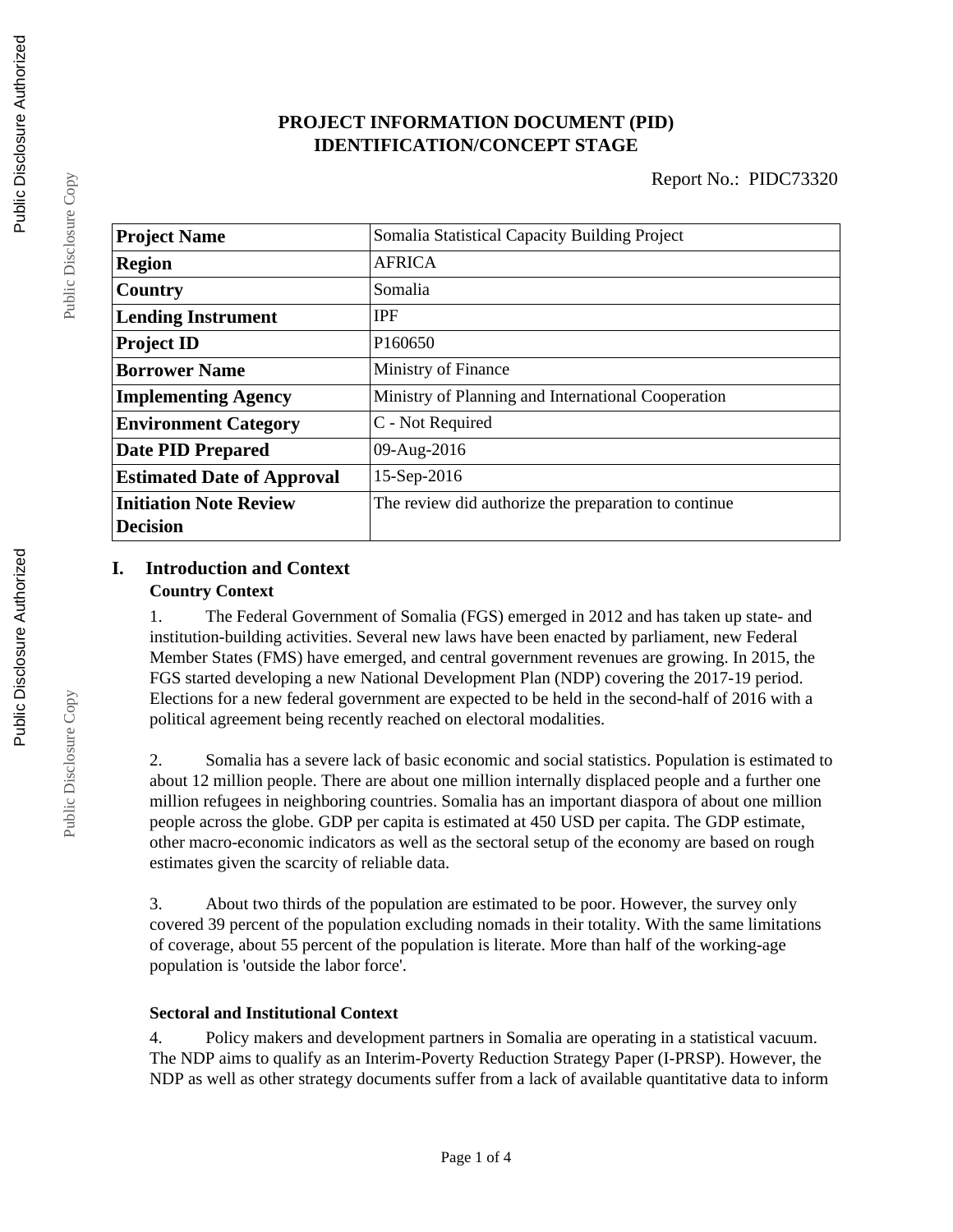policies and programs fostering economic growth and stability. Many of the basic macroeconomic (e.g., CPI and GDP) and development indicators (e.g., poverty measures) are either not available or do not cover all of Somalia.

5. The sample frame for Somalia is incomplete and cannot provide the foundation for representative surveys. In 2012, the UNFPA, UNDP and the Government started implementing the first nationwide Population Estimation Survey (PES) preparing for a Census. The PES consist only of a short household questionnaire with very limited scope in terms of economic or social indicators. While PES aimed to provide a sample frame for upcoming surveys, demarcation of enumeration areas especially in rural areas is incomplete. Thus, representativeness of surveys based on this patchy sample frame is not warranted.

6. Only limited representative survey data is available. Previous data sources were mostly limited to food and nutrition surveys conducted by FSNAU and FAO, and a range of other smaller surveys implemented by organizations operating in Somalia. The data are fragmented and aligned to specific collecting agency requirements. An exception was the Somaliland household survey from 2012 but with limited coverage to Somaliland and excluding IDPs and nomads. The main reliable data source is the Somali High Frequency Survey from 2016. The survey is representative for 39 percent of the population thanks to an ad hoc revised sample frame using PES complemented by satellite imagery.

7. The Government does not have the capacity to provide statistical products. The main statistical products either do not exist in Somalia (National Accounts) or were provided with considerable funding as well as technical and implementation assistance by Development Partners. Statistical activities are implemented in a legal vacuum. Puntland and Somaliland have developed strategies for the development of Statistics but their implementation is hindered by funding and capacity constraints.

#### **Relationship to CAS/CPS/CPF**

8. The Interim Strategy Note (ISN) for Somalia includes the objective to develop the statistical sector in Somalia. The ISN recognizes the lack of reliable data affecting the design of effective policies targeting poverty and development. The lack of reliable data in Somalia is attributed among other causes - to the fragmentation of data providers and weak capacity in its Statistics departments.

# **II. Project Development Objective(s)**

# **Proposed Development Objective(s)**

9. The PDO is to strengthen the capacity of the statistical authorities in the Federal Government of Somalia, the Government of Puntland and the Government of Somaliland to provide a better statistical infrastructure and enhance dissemination practices.

# **Key Results**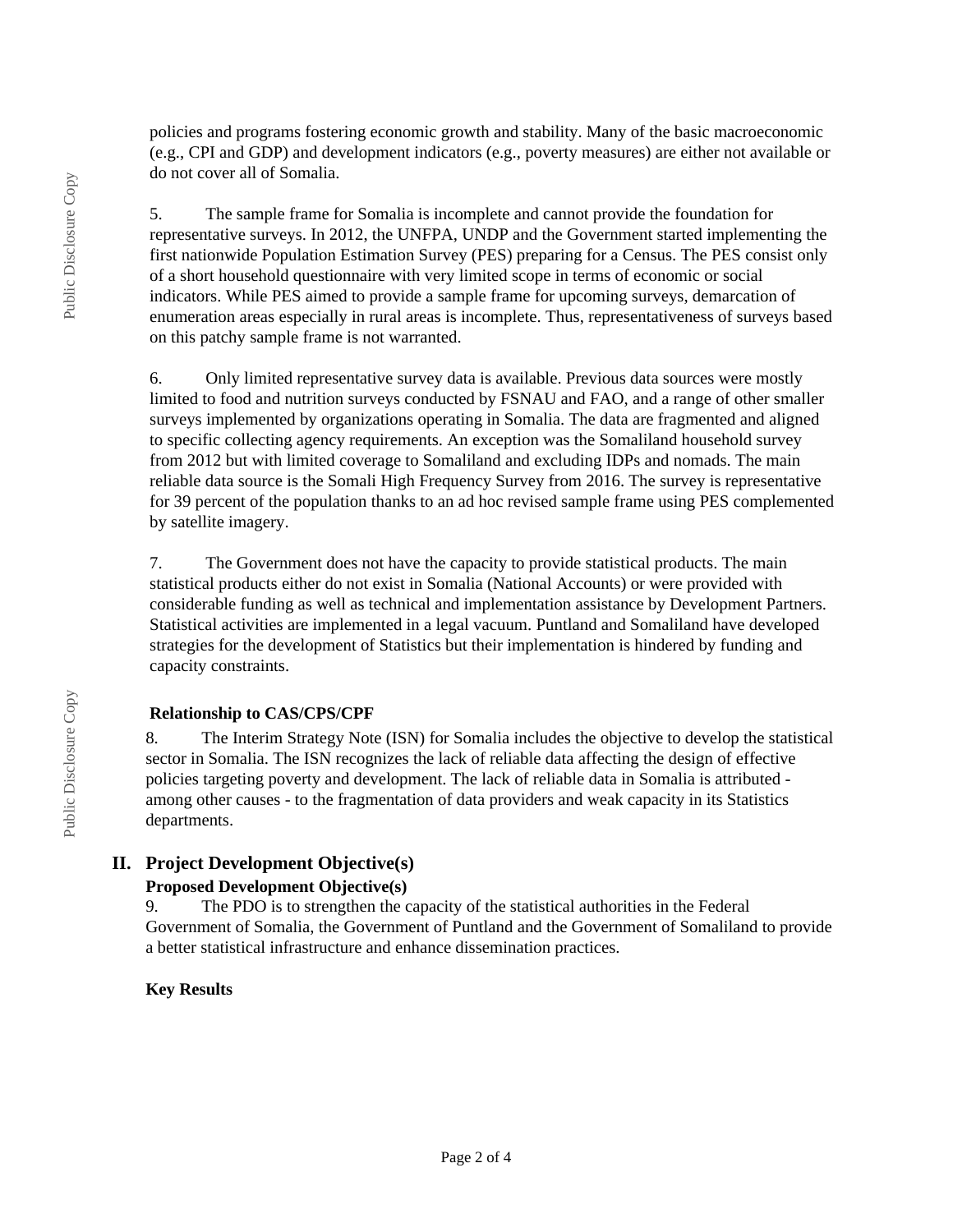10. The key aspect of the PDO is provision of a better statistical infrastructure and enhanced dissemination practices. The main outputs of the project will be:

a. Drafted legal framework for Statistics including data dissemination policies.

b. Better trained staff at the statistical authorities.

c. Updated sample frame for Somalia with comprehensive geographic coverage and inclusion of nomads.

d. A micro-data library offering datasets for download.

# **III. Preliminary Description**

# **Concept Description**

11. The project has three components: (a) Institutional Reform; (b) Human Capacity Building; and (c) Statistical Data Infrastructure. The first component will deliver a drafted legal framework for statistics and data dissemination policies. The second component will provide trainings. The third component will update the sample frame and setup a micro-data library.

12. Institutional Reform: A good legal framework is a necessity to create a sustainable statistical system. Equally important are open data access policies to maximize usage of data but also create better accountability and transparency. This component will use international experience to help Somali authorities to draft a forward-looking legal framework for Statistics and open data access policies. It will also support advocacy and coordination for Statistics in Somalia.

13. Human Capacity: Staff at the statistical authorities has limited experience in Statistics and is generally either not at all or not well trained. This component aims to provide some of the key staff training contributing to the creation of a professional civil service work force. Trainings will cover basic and intermediary trainings including Excel, National Accounts and poverty analysis trainings. Female staff will have preferential access to the trainings with a minimum quota reflected also in the results framework.

14. Statistical Data Infrastructure: A comprehensive sample frame is a necessity to conduct representative sample surveys. The current sample frame is incomplete and insufficient for this purpose. Therefore, the component will produce a revised sample frame using satellite imagery. Given the specialized skillset needed for this task, a contractor will be hired for this activity. The component will also create a micro-data library to offer a platform to provide datasets including a description of the dataset in standardized format.

| Safeguard Policies Triggered by the Project | Yes | N <sub>0</sub> | TBD |
|---------------------------------------------|-----|----------------|-----|
| Environmental Assessment OP/BP 4.01         |     | x              |     |
| Natural Habitats OP/BP 4.04                 |     | x              |     |
| Forests OP/BP 4.36                          |     | x              |     |
| Pest Management OP 4.09                     |     | x              |     |
| Physical Cultural Resources OP/BP 4.11      |     | x              |     |
| Indigenous Peoples OP/BP 4.10               |     | x              |     |
| Involuntary Resettlement OP/BP 4.12         |     | x              |     |
| Safety of Dams OP/BP 4.37                   |     | x              |     |

# **IV. Safeguard Policies that Might Apply**